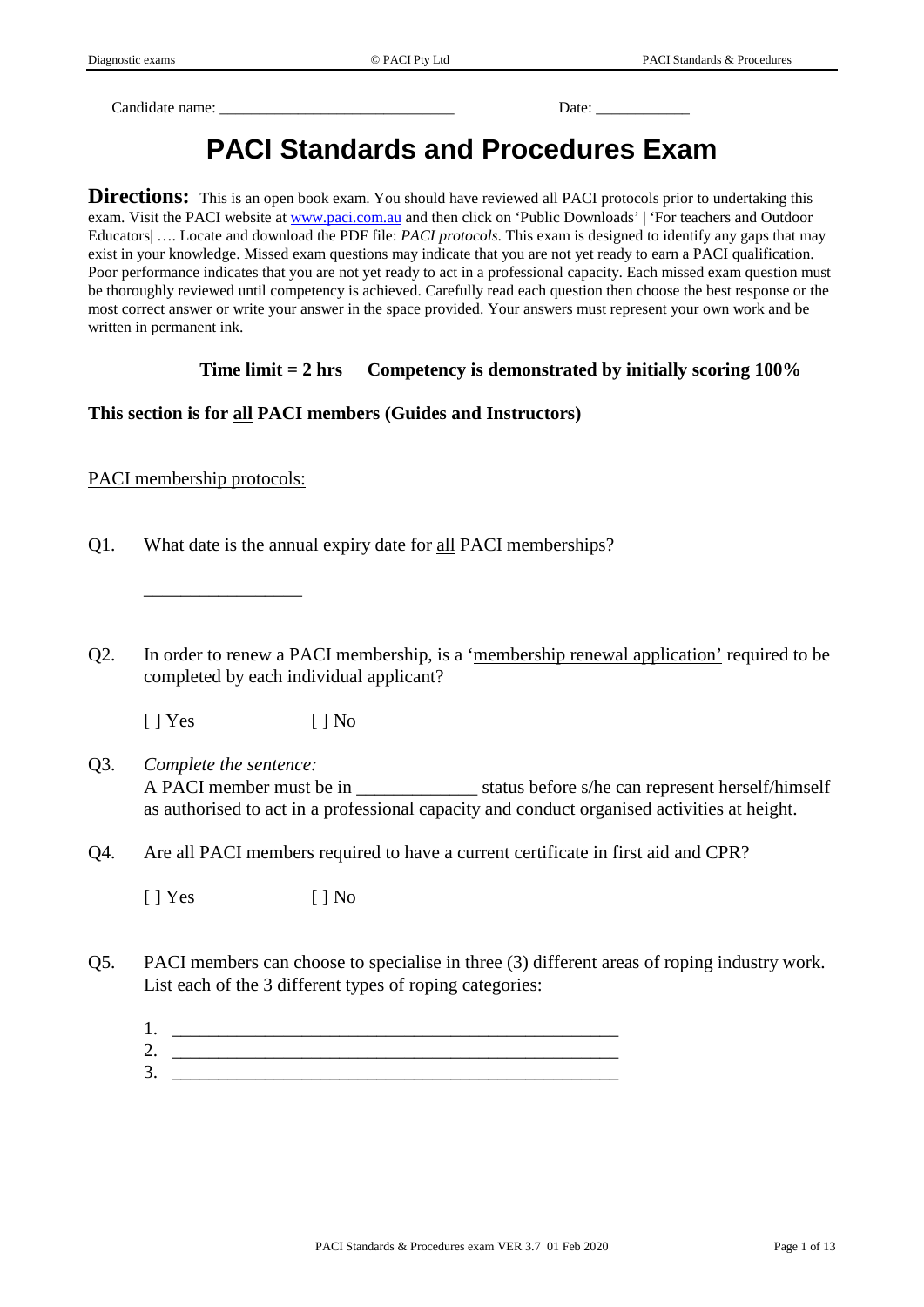Q6. Describe the difference between the following PACI membership classifications in terms of what each is authorised to conduct.

\_\_\_\_\_\_\_\_\_\_\_\_\_\_\_\_\_\_\_\_\_\_\_\_\_\_\_\_\_\_\_\_\_\_\_\_\_\_\_\_\_\_\_\_\_\_\_\_\_\_\_\_\_\_\_\_\_\_\_\_\_\_\_\_\_\_\_ \_\_\_\_\_\_\_\_\_\_\_\_\_\_\_\_\_\_\_\_\_\_\_\_\_\_\_\_\_\_\_\_\_\_\_\_\_\_\_\_\_\_\_\_\_\_\_\_\_\_\_\_\_\_\_\_\_\_\_\_\_\_\_\_\_\_\_ \_\_\_\_\_\_\_\_\_\_\_\_\_\_\_\_\_\_\_\_\_\_\_\_\_\_\_\_\_\_\_\_\_\_\_\_\_\_\_\_\_\_\_\_\_\_\_\_\_\_\_\_\_\_\_\_\_\_\_\_\_\_\_\_\_\_\_ \_\_\_\_\_\_\_\_\_\_\_\_\_\_\_\_\_\_\_\_\_\_\_\_\_\_\_\_\_\_\_\_\_\_\_\_\_\_\_\_\_\_\_\_\_\_\_\_\_\_\_\_\_\_\_\_\_\_\_\_\_\_\_\_\_\_\_

\_\_\_\_\_\_\_\_\_\_\_\_\_\_\_\_\_\_\_\_\_\_\_\_\_\_\_\_\_\_\_\_\_\_\_\_\_\_\_\_\_\_\_\_\_\_\_\_\_\_\_\_\_\_\_\_\_\_\_\_\_\_\_\_\_\_\_ \_\_\_\_\_\_\_\_\_\_\_\_\_\_\_\_\_\_\_\_\_\_\_\_\_\_\_\_\_\_\_\_\_\_\_\_\_\_\_\_\_\_\_\_\_\_\_\_\_\_\_\_\_\_\_\_\_\_\_\_\_\_\_\_\_\_\_ \_\_\_\_\_\_\_\_\_\_\_\_\_\_\_\_\_\_\_\_\_\_\_\_\_\_\_\_\_\_\_\_\_\_\_\_\_\_\_\_\_\_\_\_\_\_\_\_\_\_\_\_\_\_\_\_\_\_\_\_\_\_\_\_\_\_\_ \_\_\_\_\_\_\_\_\_\_\_\_\_\_\_\_\_\_\_\_\_\_\_\_\_\_\_\_\_\_\_\_\_\_\_\_\_\_\_\_\_\_\_\_\_\_\_\_\_\_\_\_\_\_\_\_\_\_\_\_\_\_\_\_\_\_\_

\_\_\_\_\_\_\_\_\_\_\_\_\_\_\_\_\_\_\_\_\_\_\_\_\_\_\_\_\_\_\_\_\_\_\_\_\_\_\_\_\_\_\_\_\_\_\_\_\_\_\_\_\_\_\_\_\_\_\_\_\_\_\_\_\_\_\_ \_\_\_\_\_\_\_\_\_\_\_\_\_\_\_\_\_\_\_\_\_\_\_\_\_\_\_\_\_\_\_\_\_\_\_\_\_\_\_\_\_\_\_\_\_\_\_\_\_\_\_\_\_\_\_\_\_\_\_\_\_\_\_\_\_\_\_ \_\_\_\_\_\_\_\_\_\_\_\_\_\_\_\_\_\_\_\_\_\_\_\_\_\_\_\_\_\_\_\_\_\_\_\_\_\_\_\_\_\_\_\_\_\_\_\_\_\_\_\_\_\_\_\_\_\_\_\_\_\_\_\_\_\_\_

\_\_\_\_\_\_\_\_\_\_\_\_\_\_\_\_\_\_\_\_\_\_\_\_\_\_\_\_\_\_\_\_\_\_\_\_\_\_\_\_\_\_\_\_\_\_\_\_\_\_\_\_\_\_\_\_\_\_\_\_\_\_\_\_\_\_\_ \_\_\_\_\_\_\_\_\_\_\_\_\_\_\_\_\_\_\_\_\_\_\_\_\_\_\_\_\_\_\_\_\_\_\_\_\_\_\_\_\_\_\_\_\_\_\_\_\_\_\_\_\_\_\_\_\_\_\_\_\_\_\_\_\_\_\_ \_\_\_\_\_\_\_\_\_\_\_\_\_\_\_\_\_\_\_\_\_\_\_\_\_\_\_\_\_\_\_\_\_\_\_\_\_\_\_\_\_\_\_\_\_\_\_\_\_\_\_\_\_\_\_\_\_\_\_\_\_\_\_\_\_\_\_ \_\_\_\_\_\_\_\_\_\_\_\_\_\_\_\_\_\_\_\_\_\_\_\_\_\_\_\_\_\_\_\_\_\_\_\_\_\_\_\_\_\_\_\_\_\_\_\_\_\_\_\_\_\_\_\_\_\_\_\_\_\_\_\_\_\_\_

(i) Guide

(ii) Instructor

(iii) Instructor Trainer

(iv) Instructor Assessor

## PACI administrative protocols:

| Q7. | Are PACI Guides entitled to receive a photo ID card as part of their PACI certification<br>materials?                                                       |        |                                                                                                                                                                                        |  |
|-----|-------------------------------------------------------------------------------------------------------------------------------------------------------------|--------|----------------------------------------------------------------------------------------------------------------------------------------------------------------------------------------|--|
|     | $\lceil$   Yes                                                                                                                                              | [ ] No | [] Only instructors receive photo ID cards                                                                                                                                             |  |
| Q8. | Are current PACI Guides entitled to receive a personal login to the PACI website in order to<br>gain member access to IP (Intellectual Property) materials? |        |                                                                                                                                                                                        |  |
|     | $\lceil$   Yes                                                                                                                                              | [ ] No | [] Only instructors receive website access                                                                                                                                             |  |
| Q9. |                                                                                                                                                             |        | What administrative action must be completed any time a PACI member becomes involved<br>in a accident or near miss while acting in a professional capacity (or having a duty of care). |  |

\_\_\_\_\_\_\_\_\_\_\_\_\_\_\_\_\_\_\_\_\_\_\_\_\_\_\_\_\_\_\_\_\_\_\_\_\_\_\_\_\_\_\_\_\_\_\_\_\_\_\_\_\_\_\_\_\_\_\_\_\_\_\_\_\_\_\_\_\_\_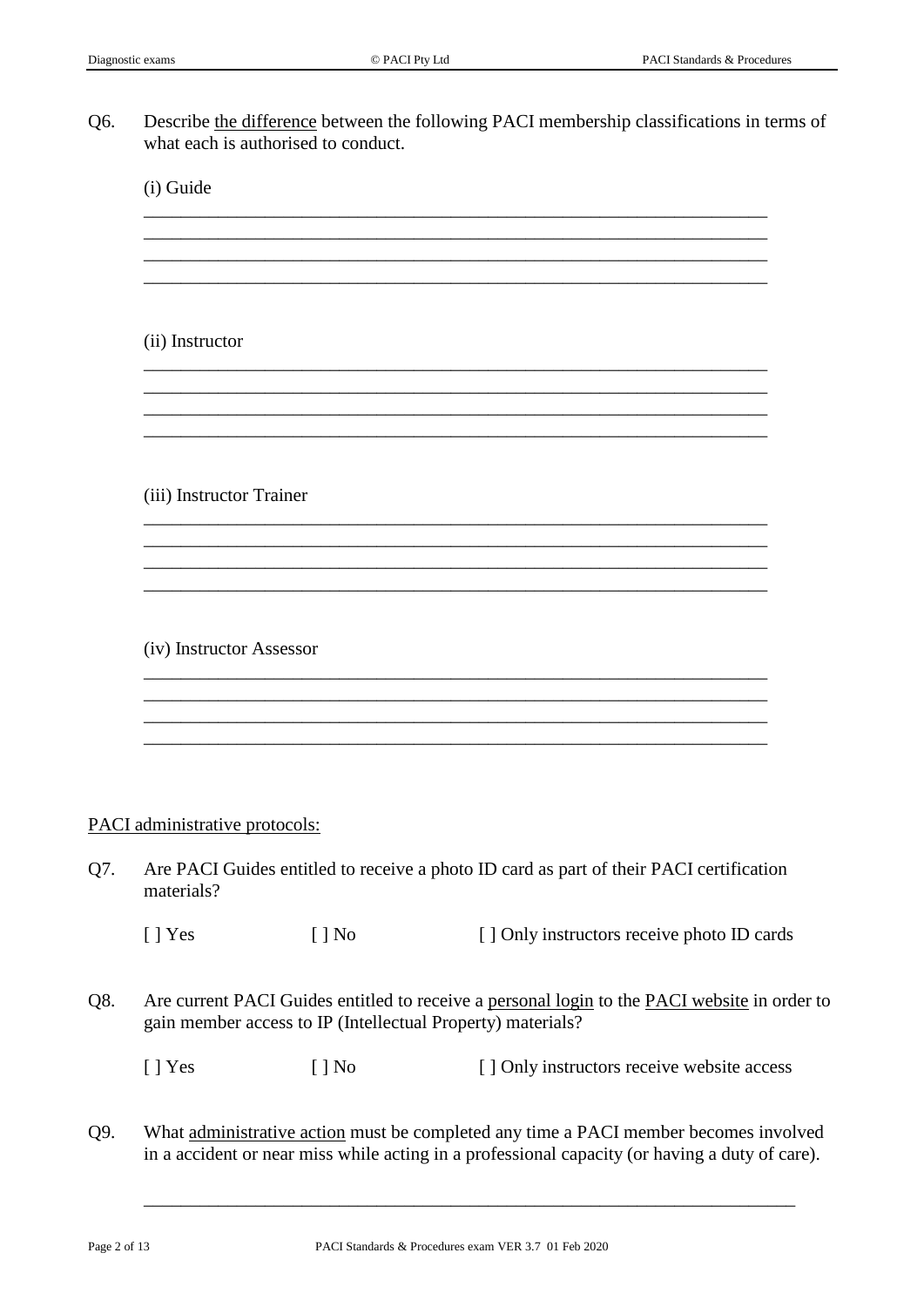Q10. In relation to question 9, is there a time-limit in which to act? Within what period of time must you act?

[ ] Yes [ ] No Time frame hrs

Q11. In all types of organised (led) activities (paid or unpaid), there is potential for legal risk. There are ways to help minimise the legal risks associated with running a business and taking clients on guided activities. Which of the following statements is correct? (indicate correct answer).

[ ] A: Liability forms (disclaimers) aren't worth the paper they're written on and it's a complete waste of time getting clients/participants to sign one.

[  $\parallel$  B: PACI protocols require that clients/participants sign a liability form (disclaimer). Depending on how well it has been drafted, it will provide a 'first line of defence' in the unlikely event of litigation.

- Q12. Persons under the age of 18 years are treated as what class of citizen in the eyes of Australian law?
	- [ ] A: an adult
	- [ ] B: a child

[  $\vert$  C: None of the above options are correct. All people are treated the same (we are all equal).

Q13. If a person under the age of 18 years undertakes an organised activity with a PACI Guide/Instructor, what legal steps must be undertaken before the activity commences?

[ ] A: Parents and/or children must never sign any 'legal' documents unless they have their lawyer present to give advice

[  $\vert$  B: Ensure that a 'Parental permission form' is signed by both parents (if signed by only one parent, that parent must have the consent of the other parent if they exist).

[ ] C: Do nothing – no legal steps are required. The *Civil Liability Acts* in all States/Territories protect business operators from any lawsuits arising from high risk adventure activities (eg rock climbing) – regardless of a persons age.

Q14. When operating *your own business* as a Guide or Instructor (whether paid or unpaid), must a PACI member have Public Liability insurance cover? Note: 'own business' means either; sole-trader, partnership or company.

[ ] Yes [ ] No

What is the usual amount of insurance protection required by most Land owners, National Parks authorities or City Councils?

\$ \_\_\_\_\_\_\_ Million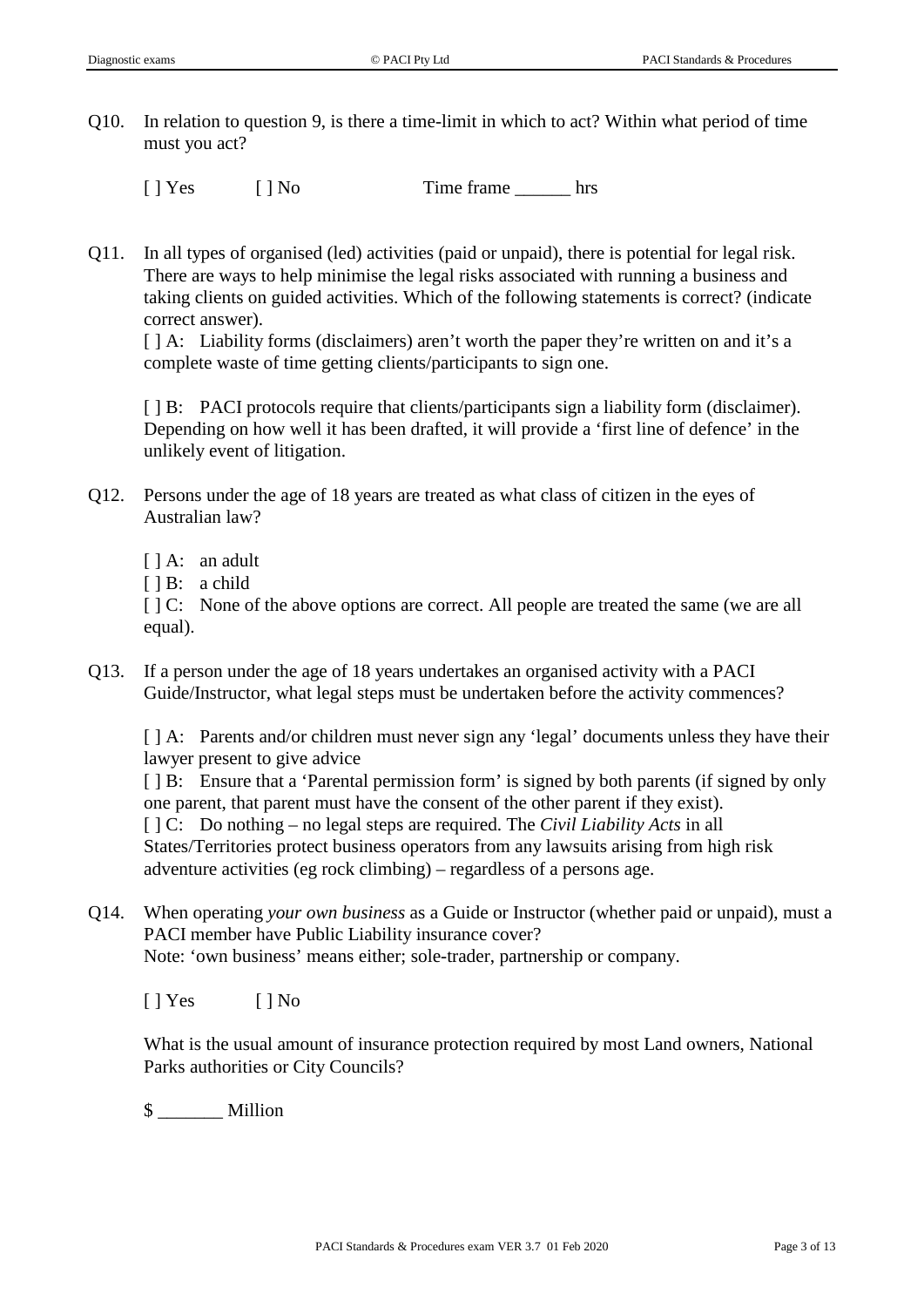## PACI Quality Assurance Protocols

Q15. What is the purpose of quality assurance? Why has PACI introduced a QA system?

\_\_\_\_\_\_\_\_\_\_\_\_\_\_\_\_\_\_\_\_\_\_\_\_\_\_\_\_\_\_\_\_\_\_\_\_\_\_\_\_\_\_\_\_\_\_\_\_\_\_\_\_\_\_\_\_\_\_\_\_\_\_\_\_\_ \_\_\_\_\_\_\_\_\_\_\_\_\_\_\_\_\_\_\_\_\_\_\_\_\_\_\_\_\_\_\_\_\_\_\_\_\_\_\_\_\_\_\_\_\_\_\_\_\_\_\_\_\_\_\_\_\_\_\_\_\_\_\_\_\_ \_\_\_\_\_\_\_\_\_\_\_\_\_\_\_\_\_\_\_\_\_\_\_\_\_\_\_\_\_\_\_\_\_\_\_\_\_\_\_\_\_\_\_\_\_\_\_\_\_\_\_\_\_\_\_\_\_\_\_\_\_\_\_\_\_

Q16. What action can be taken against a member who does not respond to an official quality assurance inquiry from PACI?

\_\_\_\_\_\_\_\_\_\_\_\_\_\_\_\_\_\_\_\_\_\_\_\_\_\_\_\_\_\_\_\_\_\_\_\_\_\_\_\_\_\_\_\_\_\_\_\_\_\_\_\_\_\_\_\_\_\_\_\_\_\_\_\_\_\_\_\_\_\_ \_\_\_\_\_\_\_\_\_\_\_\_\_\_\_\_\_\_\_\_\_\_\_\_\_\_\_\_\_\_\_\_\_\_\_\_\_\_\_\_\_\_\_\_\_\_\_\_\_\_\_\_\_\_\_\_\_\_\_\_\_\_\_\_\_\_\_\_\_\_

## Control and supervision

Q17. Define the term *'active ropes'* in relation to the supervision of students/participants undertaking activities at height.

\_\_\_\_\_\_\_\_\_\_\_\_\_\_\_\_\_\_\_\_\_\_\_\_\_\_\_\_\_\_\_\_\_\_\_\_\_\_\_\_\_\_\_\_\_\_\_\_\_\_\_\_\_\_\_\_\_\_\_\_\_\_\_\_\_ \_\_\_\_\_\_\_\_\_\_\_\_\_\_\_\_\_\_\_\_\_\_\_\_\_\_\_\_\_\_\_\_\_\_\_\_\_\_\_\_\_\_\_\_\_\_\_\_\_\_\_\_\_\_\_\_\_\_\_\_\_\_\_\_\_ \_\_\_\_\_\_\_\_\_\_\_\_\_\_\_\_\_\_\_\_\_\_\_\_\_\_\_\_\_\_\_\_\_\_\_\_\_\_\_\_\_\_\_\_\_\_\_\_\_\_\_\_\_\_\_\_\_\_\_\_\_\_\_\_\_

Q18. Can an individual with a physical disability enrol in organised activities at height?

[ ] Yes [ ] No

Q19. Can any performance requirements be waived when assessing disabled persons for the purposes of issuing a nationally recognised competency certificate?

[ ] Yes [ ] No

Q20. What is meant by the term "Duty of Care"? Explain your answer in terms of the professional relationship that a leader/instructor has with those under his/her supervision.

\_\_\_\_\_\_\_\_\_\_\_\_\_\_\_\_\_\_\_\_\_\_\_\_\_\_\_\_\_\_\_\_\_\_\_\_\_\_\_\_\_\_\_\_\_\_\_\_\_\_\_\_\_\_\_\_\_\_\_\_\_\_\_\_\_ \_\_\_\_\_\_\_\_\_\_\_\_\_\_\_\_\_\_\_\_\_\_\_\_\_\_\_\_\_\_\_\_\_\_\_\_\_\_\_\_\_\_\_\_\_\_\_\_\_\_\_\_\_\_\_\_\_\_\_\_\_\_\_\_\_ \_\_\_\_\_\_\_\_\_\_\_\_\_\_\_\_\_\_\_\_\_\_\_\_\_\_\_\_\_\_\_\_\_\_\_\_\_\_\_\_\_\_\_\_\_\_\_\_\_\_\_\_\_\_\_\_\_\_\_\_\_\_\_\_\_

\_\_\_\_\_\_\_\_\_\_\_\_\_\_\_\_\_\_\_\_\_\_\_\_\_\_\_\_\_\_\_\_\_\_\_\_\_\_\_\_\_\_\_\_\_\_\_\_\_\_\_\_\_\_\_\_\_\_\_\_\_\_\_\_\_

\_\_\_\_\_\_\_\_\_\_\_\_\_\_\_\_\_\_\_\_\_\_\_\_\_\_\_\_\_\_\_\_\_\_\_\_\_\_\_\_\_\_\_\_\_\_\_\_\_\_\_\_\_\_\_\_\_\_\_\_\_\_\_\_\_ \_\_\_\_\_\_\_\_\_\_\_\_\_\_\_\_\_\_\_\_\_\_\_\_\_\_\_\_\_\_\_\_\_\_\_\_\_\_\_\_\_\_\_\_\_\_\_\_\_\_\_\_\_\_\_\_\_\_\_\_\_\_\_\_\_ \_\_\_\_\_\_\_\_\_\_\_\_\_\_\_\_\_\_\_\_\_\_\_\_\_\_\_\_\_\_\_\_\_\_\_\_\_\_\_\_\_\_\_\_\_\_\_\_\_\_\_\_\_\_\_\_\_\_\_\_\_\_\_\_\_ \_\_\_\_\_\_\_\_\_\_\_\_\_\_\_\_\_\_\_\_\_\_\_\_\_\_\_\_\_\_\_\_\_\_\_\_\_\_\_\_\_\_\_\_\_\_\_\_\_\_\_\_\_\_\_\_\_\_\_\_\_\_\_\_\_ \_\_\_\_\_\_\_\_\_\_\_\_\_\_\_\_\_\_\_\_\_\_\_\_\_\_\_\_\_\_\_\_\_\_\_\_\_\_\_\_\_\_\_\_\_\_\_\_\_\_\_\_\_\_\_\_\_\_\_\_\_\_\_\_\_ \_\_\_\_\_\_\_\_\_\_\_\_\_\_\_\_\_\_\_\_\_\_\_\_\_\_\_\_\_\_\_\_\_\_\_\_\_\_\_\_\_\_\_\_\_\_\_\_\_\_\_\_\_\_\_\_\_\_\_\_\_\_\_\_\_

Q21. What is meant by the term "Reasonable foreseeability"? Explain your answer in terms of the professional relationship that a leader/instructor has with his/her students.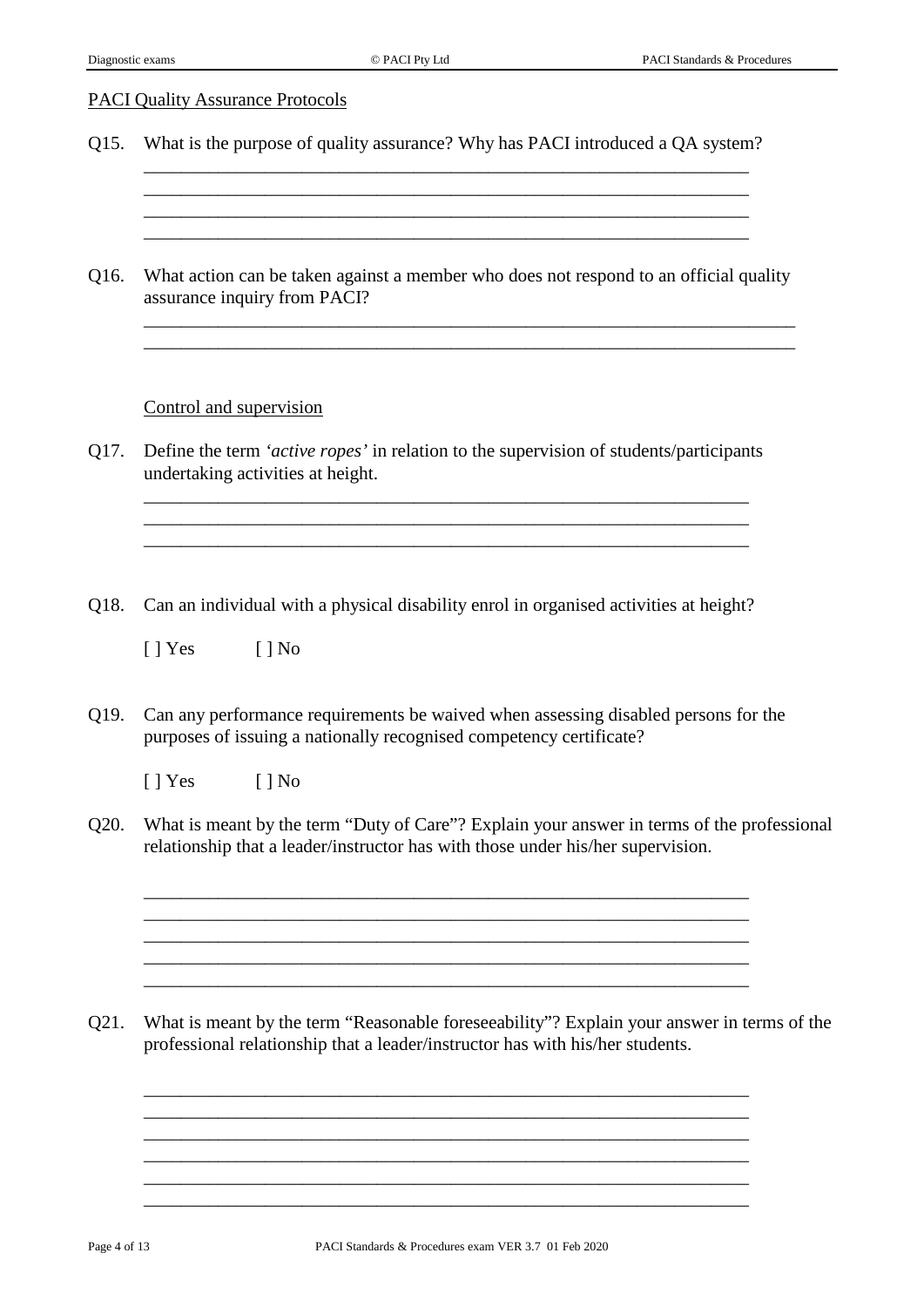Q22. Must a pre-activity briefing be delivered prior to conducting each organised activity at height?

 $[ ]$  Yes  $[ ]$  No

Q23. If you answered *yes* to question 22 above, list at least 6 items of content (ie safety instructions) that you would consider crucial in terms of participant safety.

| 1  |                                                              |  |
|----|--------------------------------------------------------------|--|
| 2. |                                                              |  |
| 3. |                                                              |  |
| 4. | <u> 1989 - Johann John Stone, market francuski filozof (</u> |  |
|    |                                                              |  |
| 5. |                                                              |  |
| 6. | <u> 1989 - Johann Barbara, martxa alemaniar a</u>            |  |

Q24. True or False.

During activities at height that involve school groups (eg abseiling / climbing / challenge ropes courses, etc), the Guide in charge may delegate technical responsibility to a teacher who is present on site. For example, the Guide can shift the primary responsibility for fall protection to the teacher.

[ ] True [ ] False

Q25. True or False.

In the PACI system, client-to-Guide ratios are determined by the number of 'active' ropes that are setup and being used (rather than pure client numbers).

[ ] True [ ] False

Q26. When more than one PACI Guide (e.g. staff member) is present and involved in the conduct of an abseiling activity, must one Guide be appointed to take overall charge at the site?

 $[ ]$  Yes  $[ ]$  No

Q27. When conducting multi-pitch abseiling activities, must the leader/guide have prior personal experience (or accurate/detailed knowledge) of the intended descent route?

[ ] Yes [ ] No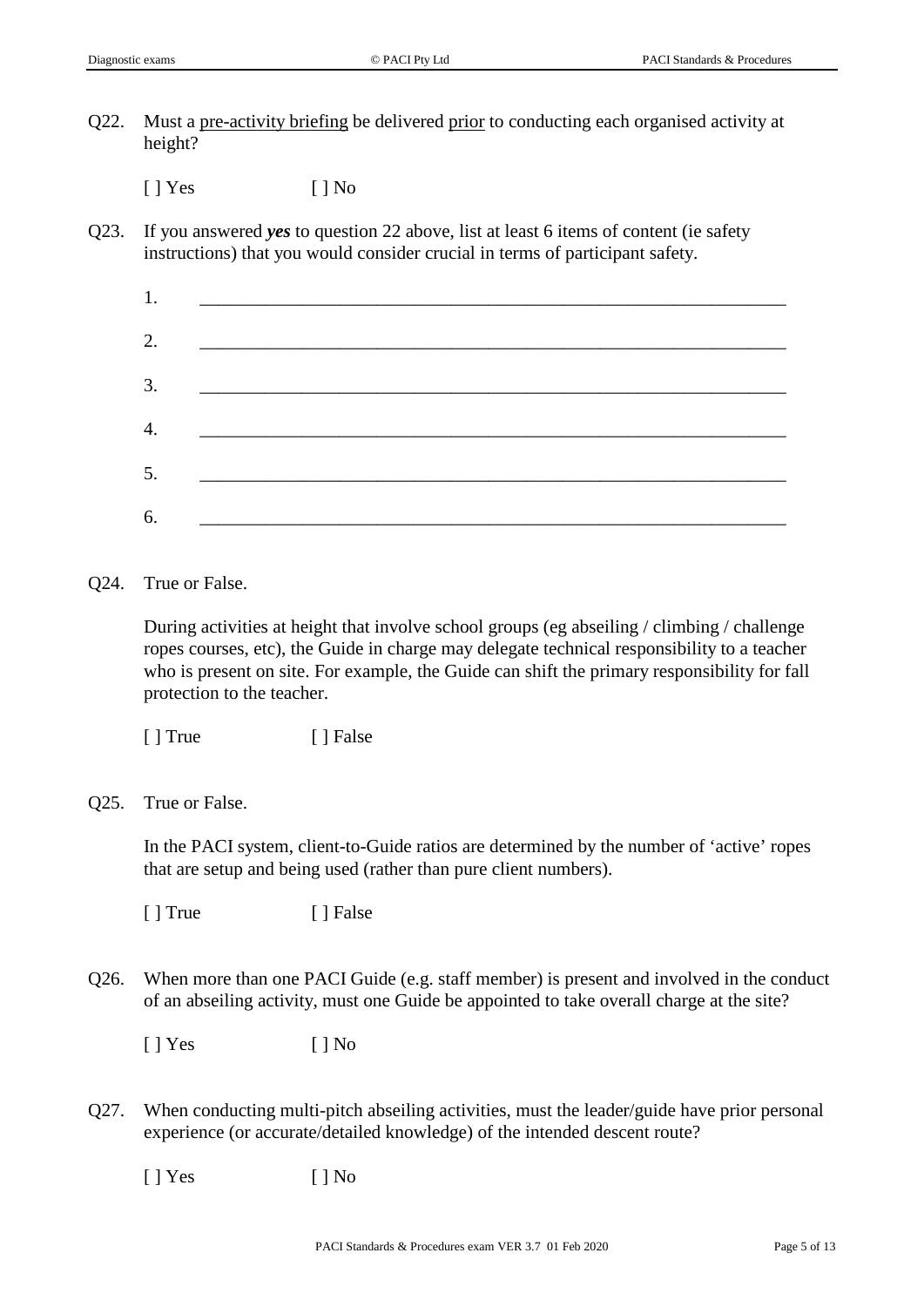\_\_\_\_\_\_\_\_\_\_\_\_\_

Q28. What is the maximum number of active ropes that an individual abseiling Guide can control and manage when conducting introductory abseiling activities for participants?

Q29. A PACI professional is required to take positive steps to ensure that all activities provide for an *inclusive* learning/participative environment. What is meant by the term 'inclusive'? Explain your answer:

\_\_\_\_\_\_\_\_\_\_\_\_\_\_\_\_\_\_\_\_\_\_\_\_\_\_\_\_\_\_\_\_\_\_\_\_\_\_\_\_\_\_\_\_\_\_\_\_\_\_\_\_\_\_\_\_\_\_\_\_\_\_\_\_\_\_\_\_\_\_\_\_ \_\_\_\_\_\_\_\_\_\_\_\_\_\_\_\_\_\_\_\_\_\_\_\_\_\_\_\_\_\_\_\_\_\_\_\_\_\_\_\_\_\_\_\_\_\_\_\_\_\_\_\_\_\_\_\_\_\_\_\_\_\_\_\_\_\_\_\_\_\_\_\_ \_\_\_\_\_\_\_\_\_\_\_\_\_\_\_\_\_\_\_\_\_\_\_\_\_\_\_\_\_\_\_\_\_\_\_\_\_\_\_\_\_\_\_\_\_\_\_\_\_\_\_\_\_\_\_\_\_\_\_\_\_\_\_\_\_\_\_\_\_\_\_\_

- Q30. When conducting *abseiling* activities for novice participants (eg school groups), which of the following belay systems are required by PACI protocols:
	- [ ] A. Bottom-managed belay (ie a bottom brake person)
	- [ ] B. Top-managed belay.

If there is an incident where a client experiences an 'entrapment' (eg hair caught up in abseil device), which type of belay system will enable a more effective response?

[ ] A: Bottom-managed belay provides the most effective rescue response for all entrapment scenarios.

[ ] B: Top-managed belay provides the most effective rescue response for all types of entrapment scenarios.

#### PACI Operating Protocols:

Q31. When selecting trees as anchor points, what is the minimum trunk *diameter* that is required by PACI protocols?

 $\_\_\_\$  mm

\_\_\_\_\_\_\_\_\_\_\_\_\_\_\_\_\_\_\_\_\_\_\_\_\_\_\_\_\_\_ \_\_\_\_\_\_\_\_\_\_\_\_\_\_\_\_\_\_\_\_\_\_\_\_\_\_\_\_\_\_ \_\_\_\_\_\_\_\_\_\_\_\_\_\_\_\_\_\_\_\_\_\_\_\_\_\_\_\_\_\_ \_\_\_\_\_\_\_\_\_\_\_\_\_\_\_\_\_\_\_\_\_\_\_\_\_\_\_\_\_\_ \_\_\_\_\_\_\_\_\_\_\_\_\_\_\_\_\_\_\_\_\_\_\_\_\_\_\_\_\_\_

Q32. When selecting boulders for use as anchor points, what minimum volume is recommended?

\_\_\_\_\_\_\_\_\_\_ (you may answer in either… kg 'mass' or in 'dead weight' or in 'volume')

Q33. List the *minimum* PPE and equipment each Guide is required to have when acting in a professional capacity during all activities that involve exposure to height: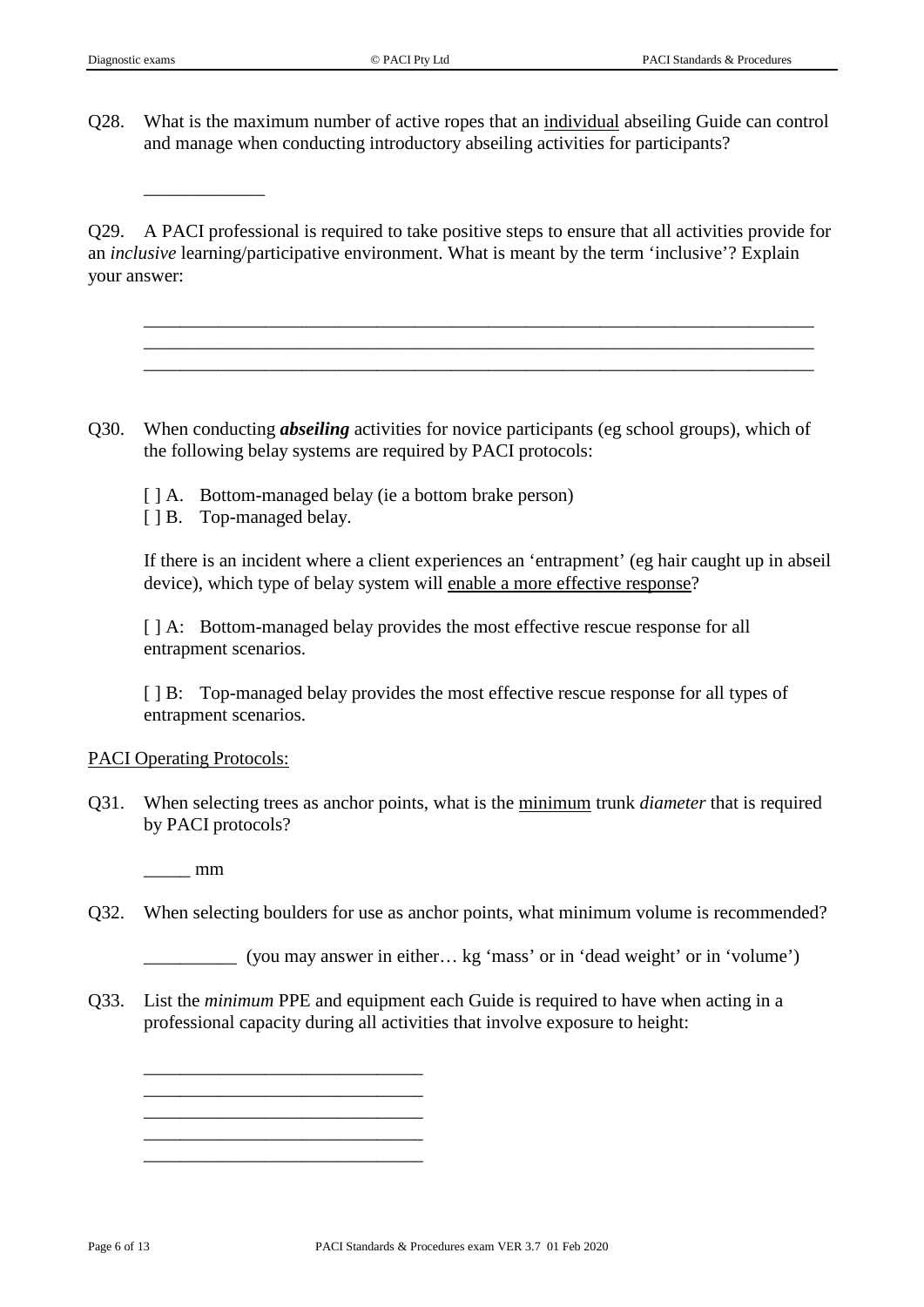Q34. Define the term 'no single-point failure' as it refers to anchor systems (particularly anchors that are built from '*removable climbing protection devices*' such as wired nuts ad cams).

\_\_\_\_\_\_\_\_\_\_\_\_\_\_\_\_\_\_\_\_\_\_\_\_\_\_\_\_\_\_\_\_\_\_\_\_\_\_\_\_\_\_\_\_\_\_\_\_\_\_\_\_\_\_\_\_\_\_\_\_\_\_\_\_\_ \_\_\_\_\_\_\_\_\_\_\_\_\_\_\_\_\_\_\_\_\_\_\_\_\_\_\_\_\_\_\_\_\_\_\_\_\_\_\_\_\_\_\_\_\_\_\_\_\_\_\_\_\_\_\_\_\_\_\_\_\_\_\_\_\_ \_\_\_\_\_\_\_\_\_\_\_\_\_\_\_\_\_\_\_\_\_\_\_\_\_\_\_\_\_\_\_\_\_\_\_\_\_\_\_\_\_\_\_\_\_\_\_\_\_\_\_\_\_\_\_\_\_\_\_\_\_\_\_\_\_

\_\_\_\_\_\_\_\_\_\_\_\_\_\_\_\_\_\_\_\_\_\_\_\_\_\_\_\_\_\_\_\_\_\_\_\_\_\_\_\_\_\_\_\_\_\_\_\_\_\_\_\_\_\_\_\_\_\_\_\_\_\_\_\_\_ \_\_\_\_\_\_\_\_\_\_\_\_\_\_\_\_\_\_\_\_\_\_\_\_\_\_\_\_\_\_\_\_\_\_\_\_\_\_\_\_\_\_\_\_\_\_\_\_\_\_\_\_\_\_\_\_\_\_\_\_\_\_\_\_\_ \_\_\_\_\_\_\_\_\_\_\_\_\_\_\_\_\_\_\_\_\_\_\_\_\_\_\_\_\_\_\_\_\_\_\_\_\_\_\_\_\_\_\_\_\_\_\_\_\_\_\_\_\_\_\_\_\_\_\_\_\_\_\_\_\_

\_\_\_\_\_\_\_\_\_\_\_\_\_\_\_\_\_\_\_\_\_\_\_\_\_\_\_\_\_\_\_\_\_\_\_\_\_\_\_\_\_\_\_\_\_\_\_\_\_\_\_\_\_\_\_\_\_\_\_\_\_\_\_\_\_\_\_ \_\_\_\_\_\_\_\_\_\_\_\_\_\_\_\_\_\_\_\_\_\_\_\_\_\_\_\_\_\_\_\_\_\_\_\_\_\_\_\_\_\_\_\_\_\_\_\_\_\_\_\_\_\_\_\_\_\_\_\_\_\_\_\_\_\_\_

Q35. Define the term 'cliff' as outlined by PACI standards.

- Q36. According to PACI standards, what does the term 'safeguard' mean?
- Q37. What does each letter of 'ABCDE' represent in terms of the 5 point safety check in all activities that involve expose to falls from height?

| А                 |  |
|-------------------|--|
| B                 |  |
| $\mathsf{\Gamma}$ |  |
| I)                |  |
| F.                |  |
|                   |  |

Q38. In relation to conducting activities at height, what is meant by the term 'point of no return'? Explain your answer:

\_\_\_\_\_\_\_\_\_\_\_\_\_\_\_\_\_\_\_\_\_\_\_\_\_\_\_\_\_\_\_\_\_\_\_\_\_\_\_\_\_\_\_\_\_\_\_\_\_\_\_\_\_\_\_\_\_\_\_\_\_\_\_\_\_\_\_ \_\_\_\_\_\_\_\_\_\_\_\_\_\_\_\_\_\_\_\_\_\_\_\_\_\_\_\_\_\_\_\_\_\_\_\_\_\_\_\_\_\_\_\_\_\_\_\_\_\_\_\_\_\_\_\_\_\_\_\_\_\_\_\_\_\_\_ \_\_\_\_\_\_\_\_\_\_\_\_\_\_\_\_\_\_\_\_\_\_\_\_\_\_\_\_\_\_\_\_\_\_\_\_\_\_\_\_\_\_\_\_\_\_\_\_\_\_\_\_\_\_\_\_\_\_\_\_\_\_\_\_\_\_\_

Q39. In terms of conducting organised activities at height, what is meant by the term 'ideal conditions'?

\_\_\_\_\_\_\_\_\_\_\_\_\_\_\_\_\_\_\_\_\_\_\_\_\_\_\_\_\_\_\_\_\_\_\_\_\_\_\_\_\_\_\_\_\_\_\_\_\_\_\_\_\_\_\_\_\_\_\_\_\_\_\_\_\_\_\_ \_\_\_\_\_\_\_\_\_\_\_\_\_\_\_\_\_\_\_\_\_\_\_\_\_\_\_\_\_\_\_\_\_\_\_\_\_\_\_\_\_\_\_\_\_\_\_\_\_\_\_\_\_\_\_\_\_\_\_\_\_\_\_\_\_\_\_ \_\_\_\_\_\_\_\_\_\_\_\_\_\_\_\_\_\_\_\_\_\_\_\_\_\_\_\_\_\_\_\_\_\_\_\_\_\_\_\_\_\_\_\_\_\_\_\_\_\_\_\_\_\_\_\_\_\_\_\_\_\_\_\_\_\_\_

Q40. What is meant by the term 'single-pitch abseil descent'.

\_\_\_\_\_\_\_\_\_\_\_\_\_\_\_\_\_\_\_\_\_\_\_\_\_\_\_\_\_\_\_\_\_\_\_\_\_\_\_\_\_\_\_\_\_\_\_\_\_\_\_\_\_\_\_\_\_\_\_\_\_\_\_\_\_\_\_ \_\_\_\_\_\_\_\_\_\_\_\_\_\_\_\_\_\_\_\_\_\_\_\_\_\_\_\_\_\_\_\_\_\_\_\_\_\_\_\_\_\_\_\_\_\_\_\_\_\_\_\_\_\_\_\_\_\_\_\_\_\_\_\_\_\_\_ \_\_\_\_\_\_\_\_\_\_\_\_\_\_\_\_\_\_\_\_\_\_\_\_\_\_\_\_\_\_\_\_\_\_\_\_\_\_\_\_\_\_\_\_\_\_\_\_\_\_\_\_\_\_\_\_\_\_\_\_\_\_\_\_\_\_\_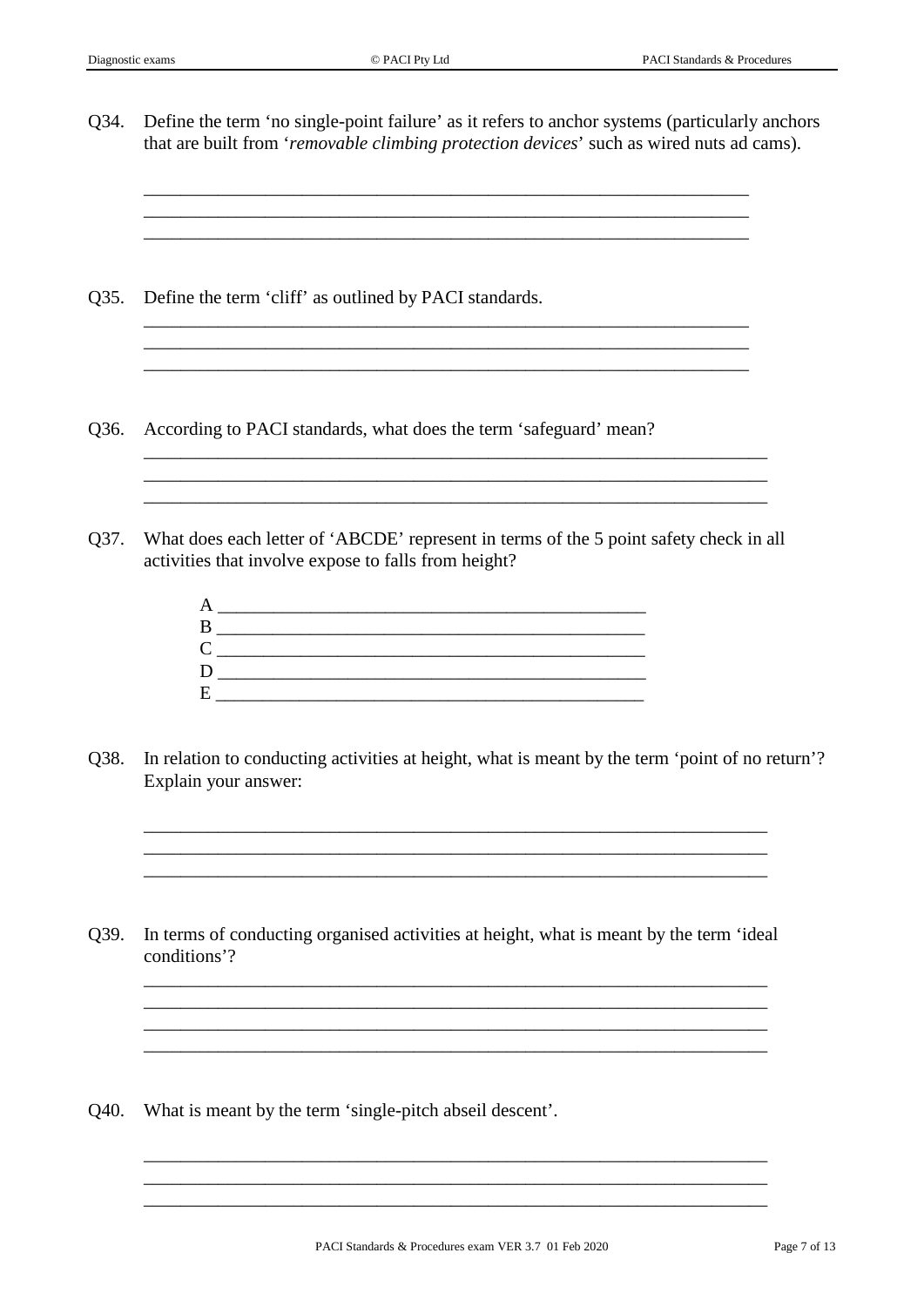Q41. In terms of anchor systems, define the term, 'critical angle'.

Q42. In terms of performing an abseil descent, what is meant by the term, 'self-belay system'?

\_\_\_\_\_\_\_\_\_\_\_\_\_\_\_\_\_\_\_\_\_\_\_\_\_\_\_\_\_\_\_\_\_\_\_\_\_\_\_\_\_\_\_\_\_\_\_\_\_\_\_\_\_\_\_\_\_\_\_\_\_\_\_\_\_\_\_ \_\_\_\_\_\_\_\_\_\_\_\_\_\_\_\_\_\_\_\_\_\_\_\_\_\_\_\_\_\_\_\_\_\_\_\_\_\_\_\_\_\_\_\_\_\_\_\_\_\_\_\_\_\_\_\_\_\_\_\_\_\_\_\_\_\_\_ \_\_\_\_\_\_\_\_\_\_\_\_\_\_\_\_\_\_\_\_\_\_\_\_\_\_\_\_\_\_\_\_\_\_\_\_\_\_\_\_\_\_\_\_\_\_\_\_\_\_\_\_\_\_\_\_\_\_\_\_\_\_\_\_\_\_\_

\_\_\_\_\_\_\_\_\_\_\_\_\_\_\_\_\_\_\_\_\_\_\_\_\_\_\_\_\_\_\_\_\_\_\_\_\_\_\_\_\_\_\_\_\_\_\_\_\_\_\_\_\_\_\_\_\_\_\_\_\_\_\_\_\_\_\_ \_\_\_\_\_\_\_\_\_\_\_\_\_\_\_\_\_\_\_\_\_\_\_\_\_\_\_\_\_\_\_\_\_\_\_\_\_\_\_\_\_\_\_\_\_\_\_\_\_\_\_\_\_\_\_\_\_\_\_\_\_\_\_\_\_\_\_ \_\_\_\_\_\_\_\_\_\_\_\_\_\_\_\_\_\_\_\_\_\_\_\_\_\_\_\_\_\_\_\_\_\_\_\_\_\_\_\_\_\_\_\_\_\_\_\_\_\_\_\_\_\_\_\_\_\_\_\_\_\_\_\_\_\_\_ \_\_\_\_\_\_\_\_\_\_\_\_\_\_\_\_\_\_\_\_\_\_\_\_\_\_\_\_\_\_\_\_\_\_\_\_\_\_\_\_\_\_\_\_\_\_\_\_\_\_\_\_\_\_\_\_\_\_\_\_\_\_\_\_\_\_\_

\_\_\_\_\_\_\_\_\_\_\_\_\_\_\_\_\_\_\_\_\_\_\_\_\_\_\_\_\_\_\_\_\_\_\_\_\_\_\_\_\_\_\_\_\_\_\_\_\_\_\_\_\_\_\_\_\_\_\_\_\_\_\_\_\_\_\_ \_\_\_\_\_\_\_\_\_\_\_\_\_\_\_\_\_\_\_\_\_\_\_\_\_\_\_\_\_\_\_\_\_\_\_\_\_\_\_\_\_\_\_\_\_\_\_\_\_\_\_\_\_\_\_\_\_\_\_\_\_\_\_\_\_\_\_ \_\_\_\_\_\_\_\_\_\_\_\_\_\_\_\_\_\_\_\_\_\_\_\_\_\_\_\_\_\_\_\_\_\_\_\_\_\_\_\_\_\_\_\_\_\_\_\_\_\_\_\_\_\_\_\_\_\_\_\_\_\_\_\_\_\_\_

Q43. Define the term *absolute* anchor.

Q44. True or False.

When dismantling and packing up an abseiling system, a PACI Guide may release the abseil rope from above, and allow it to free-fall to the ground.

[ ] True [ ] False

- Q45. This question relates to climbing activities on artificial surfaces (eg indoor climbing gyms) and/or challenge ropes courses. What is the PACI protocol for attaching a climbing rope to a participants harness? Choose the most correct response. *Note: There may be more than one correct answer.*
	- a) A **safety climbing rope is not required**. Use crash pads to brake the fall of a client (this removes the need for a human belay person and is much simpler).
	- b) You must clip the rope to the participants harness using an ordinary screw-gate locking carabiner
	- c) You must **tie the rope directly to the participants harness** using a stable and secure knot (eg a Figure 8 eye knot).
	- d) You must use a **single connector** (ie carabiner) that has either a captive pin or captive eye and the gate locking mechanism must be triple-acting.
	- e) You may use a **dual clip-in system** with each carabiner employing a triple-action locking mechanism (no screw-gates) – with captive eyes or captive pins to prevent misalignment
	- f) You may use a **dual attachment system** consisting of a connector + a direct tie-in to the harness using a stable and secure knot. The connector must be triple-acting with either a captive pin or captive eye to prevent misalignment.
	- g) **None of the above are correct** (PACI does not have a policy for rope attachment)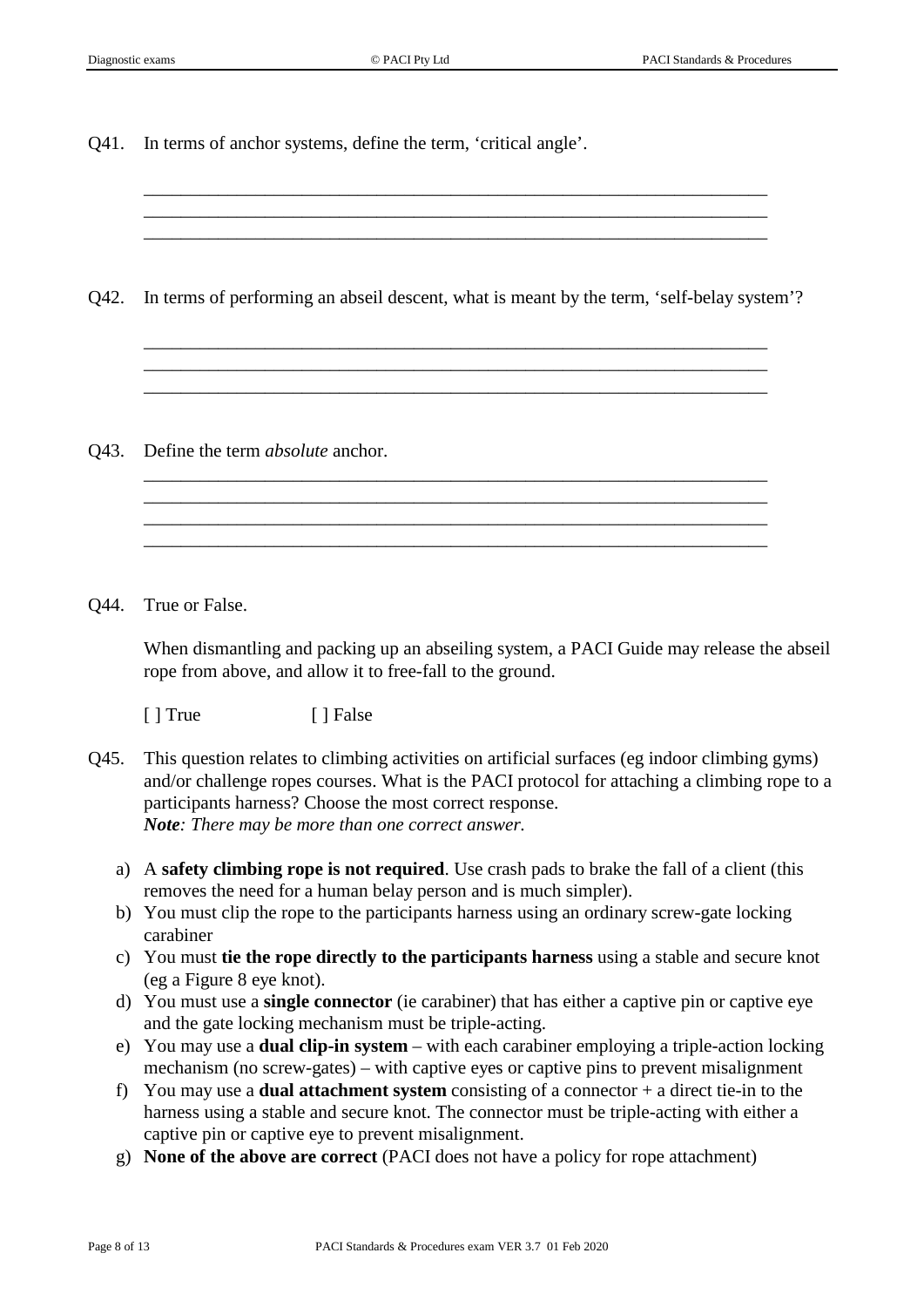#### PPE and Equipment

Q46. True or False.

A PACI professional (eg a Guide) is permitted to construct an improvised harness from tape/webbing and fit it to a client in cases where a commercially manufactured harness will not fit. [Note: Assume that the bulk tape/webbing is compliant with **EN 565**]

[ ] True [ ] False

Q47. What is the theoretical maximum lifespan of a synthetic kernmantel rope (eg an EN1891 low stretch abseil rope or an EN 892 Dynamic climbing rope)?

\_\_\_\_\_\_ years

Q48. What is the theoretical maximum lifespan of a commercially manufactured harness?

\_\_\_\_\_\_ years

Q49. All PPE issued and fitted to clients/participants must conform to a recognised national Standard (eg EN standards, AS standards, etc).

[ ] True [ ] False

Q50. PACI protocols require that all PPE is inspected and assessed as 'fit for purpose' prior to commencement of an activity at height.

[ ] True [ ] False

Q51. What action is required if PPE is found to be defective or damaged (ie 'not fit for use')?

\_\_\_\_\_\_\_\_\_\_\_\_\_\_\_\_\_\_\_\_\_\_\_\_\_\_\_\_\_\_\_\_\_\_\_\_\_\_\_\_\_\_\_\_\_\_\_\_\_\_\_\_\_\_\_\_\_\_\_\_\_\_\_\_\_\_\_\_\_\_\_\_\_\_ \_\_\_\_\_\_\_\_\_\_\_\_\_\_\_\_\_\_\_\_\_\_\_\_\_\_\_\_\_\_\_\_\_\_\_\_\_\_\_\_\_\_\_\_\_\_\_\_\_\_\_\_\_\_\_\_\_\_\_\_\_\_\_\_\_\_\_\_\_\_\_\_\_\_ \_\_\_\_\_\_\_\_\_\_\_\_\_\_\_\_\_\_\_\_\_\_\_\_\_\_\_\_\_\_\_\_\_\_\_\_\_\_\_\_\_\_\_\_\_\_\_\_\_\_\_\_\_\_\_\_\_\_\_\_\_\_\_\_\_\_\_\_\_\_\_\_\_\_

Q52. Identify the chemical/substance that has an immediate destructive effect on all synthetic life support materials (eg ropes, harnesses and slings). What action must a PACI member take if synthetic PPE comes into contact with this chemical/substance?

*Circle your answer (there is only one correct answer)*

| Diesel fuel  | Methylated spirits | Acid               |
|--------------|--------------------|--------------------|
| Chalk powder | Honey              | Seawater           |
| Water        | Laundry detergent  | Dishwashing liquid |
| Sugar        | Insect repellent   | Sunscreen lotion   |
| Action:      |                    |                    |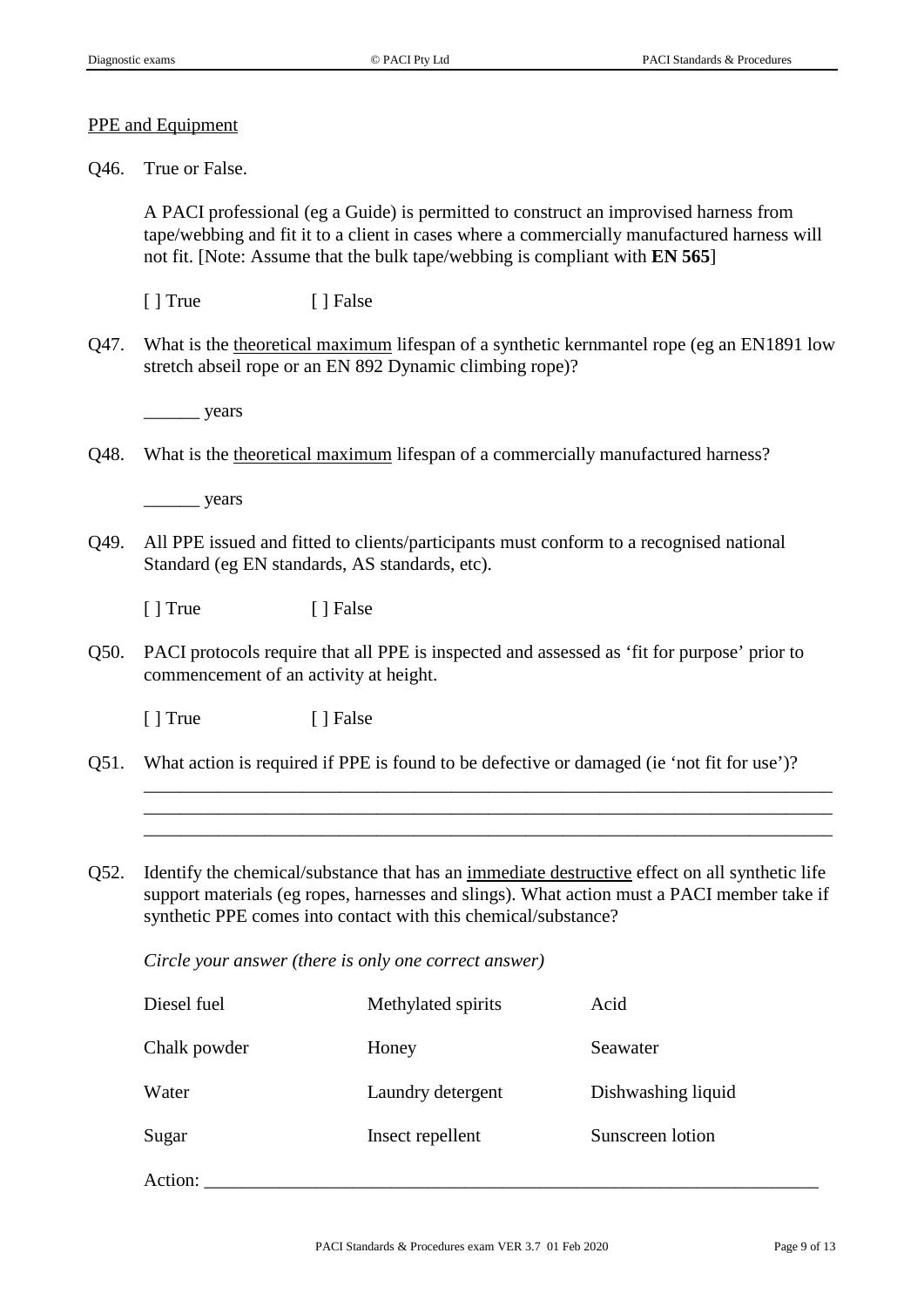# **CHECK YOUR ANSWERS** Final score \_\_\_\_\_\_\_ (competency = 100%)

**Guide Statement:** *I have had this exam explained to me and I now understand any questions I may have answered incorrectly. I acknowledge that if I do not properly implement PACI standards & procedures, my clients could be exposed to falls from height with attendant risk of injury and/or death. I understand and agree that standards and protocols form a legal benchmark against which my professional conduct will be measured against.*

Signature \_\_\_\_\_\_\_\_\_\_\_\_\_\_\_\_\_\_\_\_\_\_\_\_\_\_\_\_\_\_\_\_\_\_\_\_ Date \_\_\_\_\_\_\_\_\_\_\_\_\_\_\_\_

Printed name: \_\_\_\_\_\_\_\_\_\_\_\_\_\_\_\_\_\_\_\_\_\_\_\_\_\_\_\_\_\_\_\_\_\_\_\_\_\_\_\_\_\_\_\_\_\_\_\_\_\_\_\_\_\_\_\_\_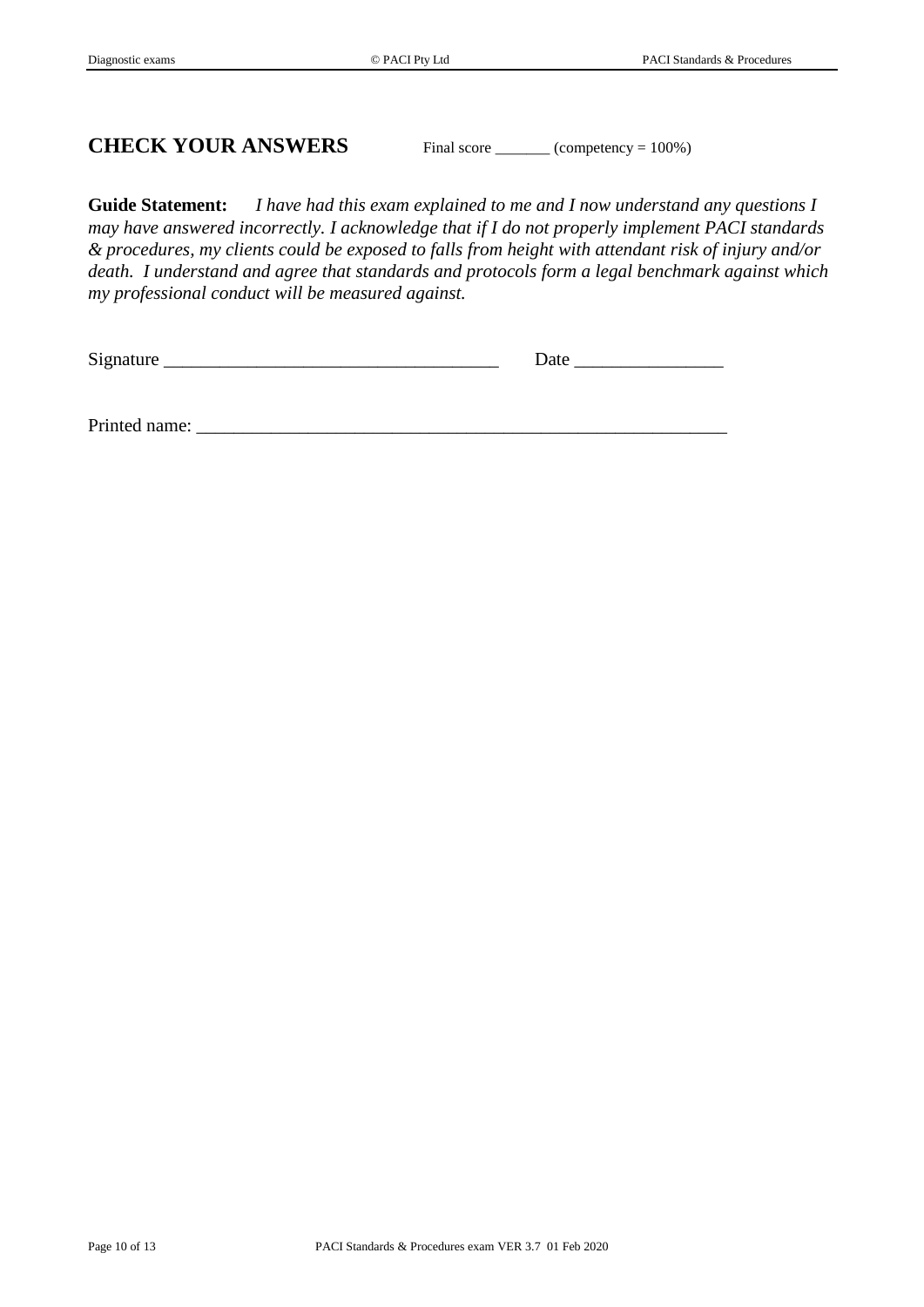## **THIS NEXT SECTION IS FOR INSTRUCTORS ONLY…**

#### NOTE:

If you are an 'Instructor' – you are required to continue answering the questions in the next section…

Q1. According to PACI standards, how long must student training & assessment records be maintained?

Years

- Q2. What is the purpose of an Assessment Verification (AV) form?
- Q3. True or False

Each student (or trainee) is required to sign an AV form upon successful completion of a formal training course.

\_\_\_\_\_\_\_\_\_\_\_\_\_\_\_\_\_\_\_\_\_\_\_\_\_\_\_\_\_\_\_\_\_\_\_\_\_\_\_\_\_\_\_\_\_\_\_\_\_\_\_\_\_\_\_\_\_\_\_\_\_\_\_\_\_\_\_\_\_\_\_

[ ] True [ ] False

Q4. True of False

A PACI instructor must submit an AV form to PACI head office for each student who successfully completes a course.

[ ] True [ ] False

## Q5. True of False

Each type of course has its own unique AV form, and a PACI instructor is required to use the correct AV form when completing end of course paperwork.

\_\_\_\_\_\_\_\_\_\_\_\_\_\_\_\_\_\_\_\_\_\_\_\_\_\_\_\_\_\_\_\_\_\_\_\_\_\_\_\_\_\_\_\_\_\_\_\_\_\_\_\_\_\_\_\_\_\_\_\_\_\_\_\_\_\_\_\_\_\_ \_\_\_\_\_\_\_\_\_\_\_\_\_\_\_\_\_\_\_\_\_\_\_\_\_\_\_\_\_\_\_\_\_\_\_\_\_\_\_\_\_\_\_\_\_\_\_\_\_\_\_\_\_\_\_\_\_\_\_\_\_\_\_\_\_\_\_\_\_\_ \_\_\_\_\_\_\_\_\_\_\_\_\_\_\_\_\_\_\_\_\_\_\_\_\_\_\_\_\_\_\_\_\_\_\_\_\_\_\_\_\_\_\_\_\_\_\_\_\_\_\_\_\_\_\_\_\_\_\_\_\_\_\_\_\_\_\_\_\_\_ \_\_\_\_\_\_\_\_\_\_\_\_\_\_\_\_\_\_\_\_\_\_\_\_\_\_\_\_\_\_\_\_\_\_\_\_\_\_\_\_\_\_\_\_\_\_\_\_\_\_\_\_\_\_\_\_\_\_\_\_\_\_\_\_\_\_\_\_\_\_

[ ] True [ ] False

Q6. What is the purpose of the 'endorsement fields' on all AV forms?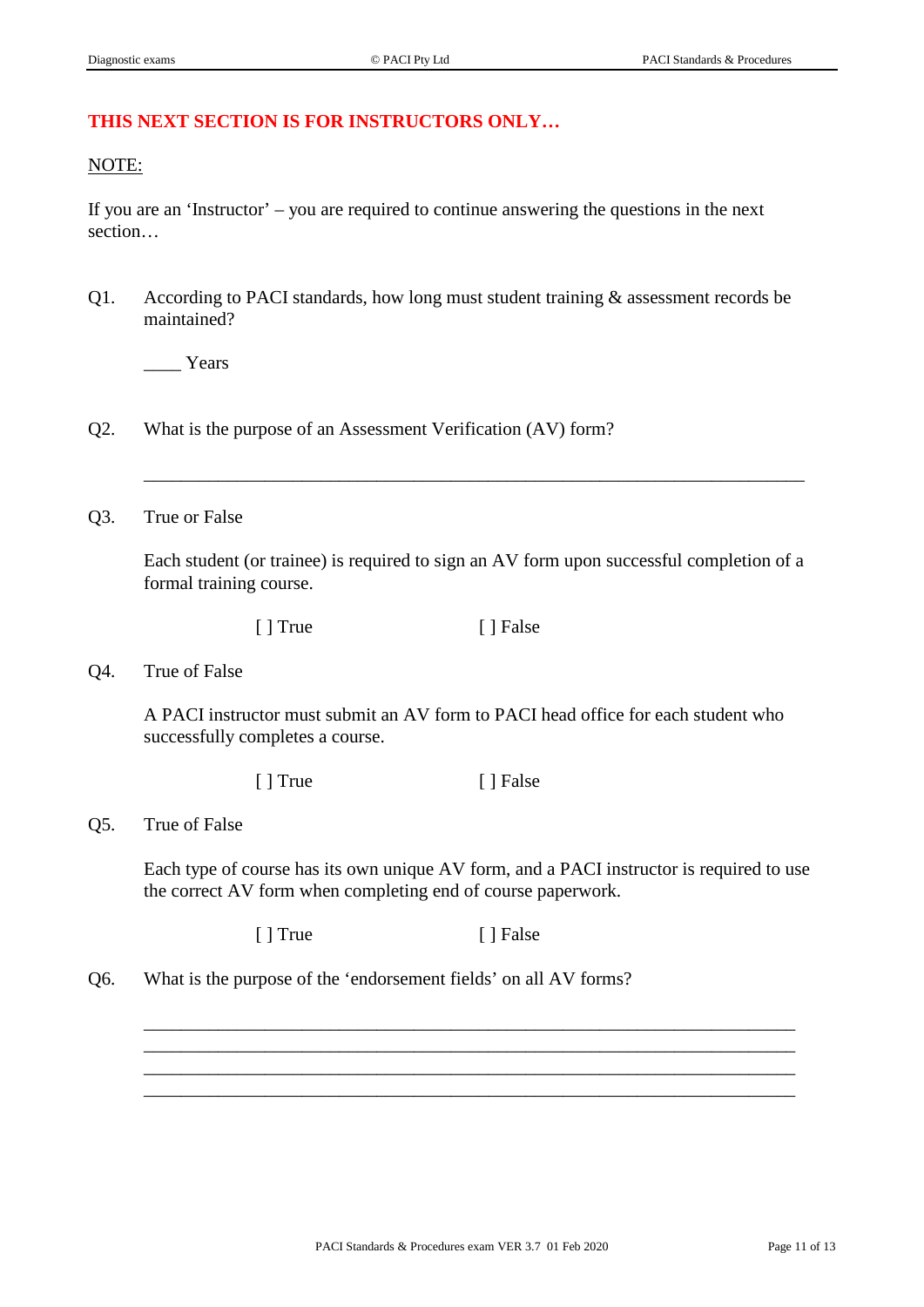Q7. At the completion of a formal training course that leads to a nationally recognised qualification, is each student required to be surveyed using a prescribed feedback questionnaire?

 $[ ]$  Yes  $[ ]$  No

Q8. If you answered yes to the above question, is a PACI instructor required to send course feedback questionnaires to PACI head office for evaluation and processing?

 $[ ]$  Yes  $[ ]$  No

Q9. What are RTO standards? Is PACI required to comply with RTO standards?

Q10. What is AVETMISS? Are all trainees required to complete an AVETMISS questionnaire upon successful completion of a nationally recognised course?

\_\_\_\_\_\_\_\_\_\_\_\_\_\_\_\_\_\_\_\_\_\_\_\_\_\_\_\_\_\_\_\_\_\_\_\_\_\_\_\_\_\_\_\_\_\_\_\_\_\_\_\_\_\_\_\_\_\_\_\_\_\_\_\_\_\_\_\_\_ \_\_\_\_\_\_\_\_\_\_\_\_\_\_\_\_\_\_\_\_\_\_\_\_\_\_\_\_\_\_\_\_\_\_\_\_\_\_\_\_\_\_\_\_\_\_\_\_\_\_\_\_\_\_\_\_\_\_\_\_\_\_\_\_\_\_\_\_\_ \_\_\_\_\_\_\_\_\_\_\_\_\_\_\_\_\_\_\_\_\_\_\_\_\_\_\_\_\_\_\_\_\_\_\_\_\_\_\_\_\_\_\_\_\_\_\_\_\_\_\_\_\_\_\_\_\_\_\_\_\_\_\_\_\_\_\_\_\_

\_\_\_\_\_\_\_\_\_\_\_\_\_\_\_\_\_\_\_\_\_\_\_\_\_\_\_\_\_\_\_\_\_\_\_\_\_\_\_\_\_\_\_\_\_\_\_\_\_\_\_\_\_\_\_\_\_\_\_\_\_\_\_\_\_\_\_\_\_ \_\_\_\_\_\_\_\_\_\_\_\_\_\_\_\_\_\_\_\_\_\_\_\_\_\_\_\_\_\_\_\_\_\_\_\_\_\_\_\_\_\_\_\_\_\_\_\_\_\_\_\_\_\_\_\_\_\_\_\_\_\_\_\_\_\_\_\_\_ \_\_\_\_\_\_\_\_\_\_\_\_\_\_\_\_\_\_\_\_\_\_\_\_\_\_\_\_\_\_\_\_\_\_\_\_\_\_\_\_\_\_\_\_\_\_\_\_\_\_\_\_\_\_\_\_\_\_\_\_\_\_\_\_\_\_\_\_\_ \_\_\_\_\_\_\_\_\_\_\_\_\_\_\_\_\_\_\_\_\_\_\_\_\_\_\_\_\_\_\_\_\_\_\_\_\_\_\_\_\_\_\_\_\_\_\_\_\_\_\_\_\_\_\_\_\_\_\_\_\_\_\_\_\_\_\_\_\_

- Q11. Are all students required to have a valid USI code for all formal training course (ie is it mandatory)?
	- [ ] Yes [ ] No
- Q12. *When conducting an abseiling/climbing activity that does not lead to the attainment of a formal qualification, the primary intent is to: (circle correct response)*
	- a) impart technical knowledge and skills to a specified level of competency
	- b) facilitate skills transfer or develop participant knowledge and skills in order that they may act independently and without supervision
	- c) impart knowledge and skills that are required to safely participate in, but valid only for the duration of the activity
	- d) train participants to a degree where they can subsequently teach others to abseil